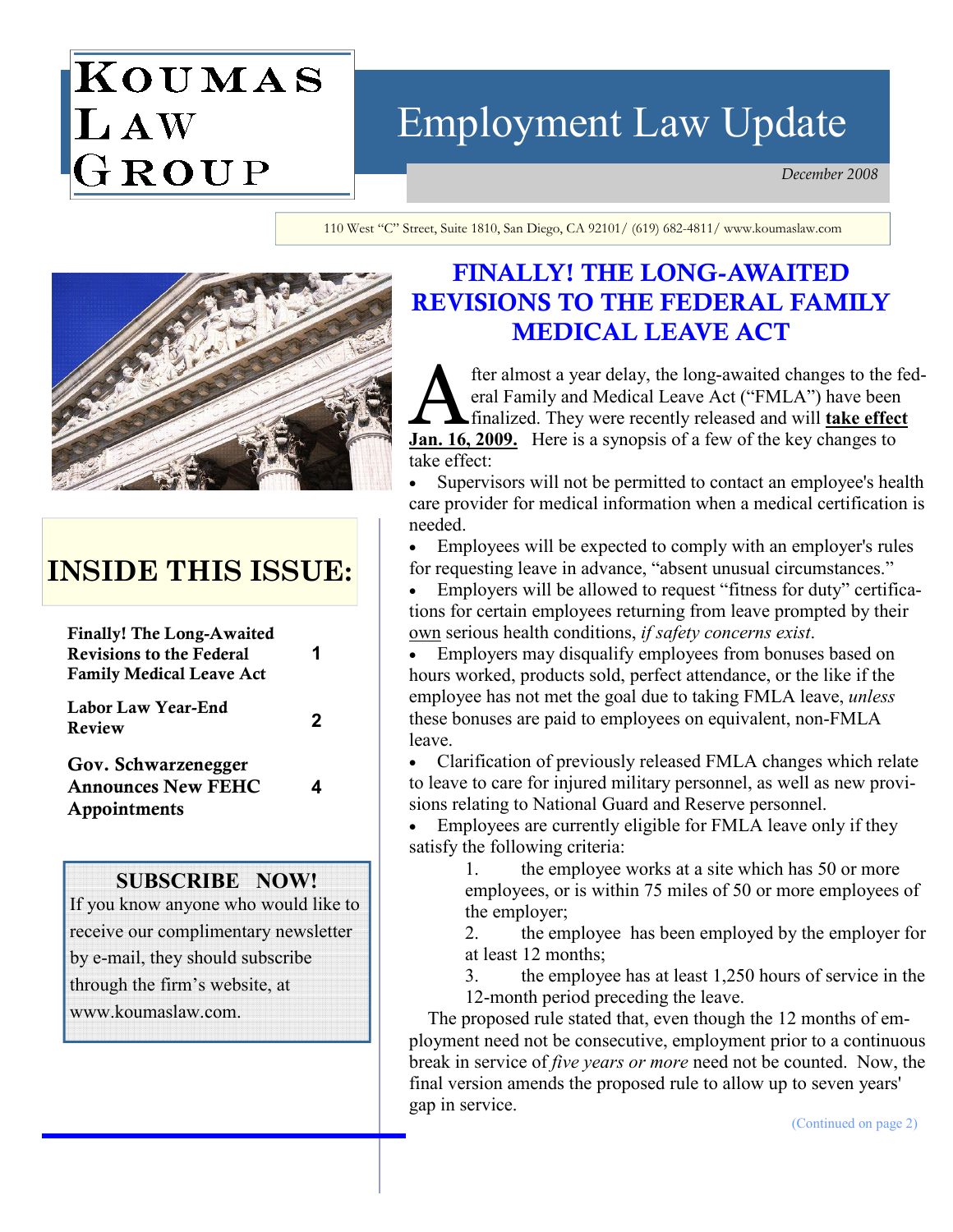#### (Continued from page 1)

An employee who voluntarily returns to a light duty position retains the right to job reinstatement to the same position, or an equivalent one, until the end of the 12-month period that the employer uses to calculate FMLA leave entitlement.

The complete revisions to the FMLA can be accessed at: http://federalregister.gov/OFRUpload/OFRData/2008- 26577\_PI.pdf.



#### LABOR LAW YEAR END REVIEW

T he Senate Labor and Industrial Relations Committee Legislative Report 2007-2008 is available. The Assembly Labor and Employment Committee has not yet posted its

report. As 2008 approaches its end, here are some select Labor Standards & Enforcement bills which did not "pass muster" and become laws.

#### Assembly Bill 537 – Swanson Family and Medical Leave. Vetoed

 This bill would have increased the circumstances under which an employee is entitled to protected leave pursuant to the California Family Rights Act (CFRA). Specifically, this bill would have (1) eliminated the age and dependency elements from the definition of "child," thereby permitting an employee to take protected leave to care for his or her independent adult child suffering from a serious health condition, (2) expanded the definition of "parent" to include an employee's parent-in-law and, (3) permitted an employee to also take leave to care of a seriously ill grandparent, sibling, grandchild, or domestic partner, as defined.

#### Assembly Bill 435 – Brownley Wage discrimination: Gender. Vetoed

 This bill would have required that all employers maintain their records of wages, wage rates, job classifications, and other terms and conditions of employment for five years, and would have extended the statute of limitations for a civil action to collect back wages to 4 years, or, in the case of willful misconduct, to 5 years.

#### Assembly Bill 1707 – Committee on Labor and Employment

#### Private employment: employment records.

#### Vetoed

 This bill would have revised requirements of existing law concerning an employee's right to inspect personnel records. Specifically, this bill would have required employers to maintain employment records for a specified time and to provide inspection and copies within a specified time to current and former employees or their representatives. In addition, this bill would have authorized employees to recover a \$750 penalty from an employer for failure to provide access to personnel records and to bring an action to obtain compliance, and it would have provided that a violation of these provisions would have constituted an infraction.

#### Senate Bill 622 – Padilla Employment: misclassification of employees as independent contractors. Vetoed

 Would have made it unlawful for any person or employer to willfully misclassify an employee as an independent contractor. Would have assessed a civil penalty of not less than \$5,000 and not more than \$15,000 in addition to any other penalties or fines permitted by law for such willful misclassification. Also, any person found guilty of a repeated pattern of these behaviors would have been assessed a civil penalty of not less than \$10,000 and not more than \$25,000 in addition to any other penalties or fines permitted by law.

#### Senate Bill 1192 – Margett Employment: meal and rest periods. Without further action

 This bill would have allowed employees to take their first meal period before the conclusion of the 6th hour of work, decreased the statute of limitations on penalties for failing to provide a meal period, and defined the em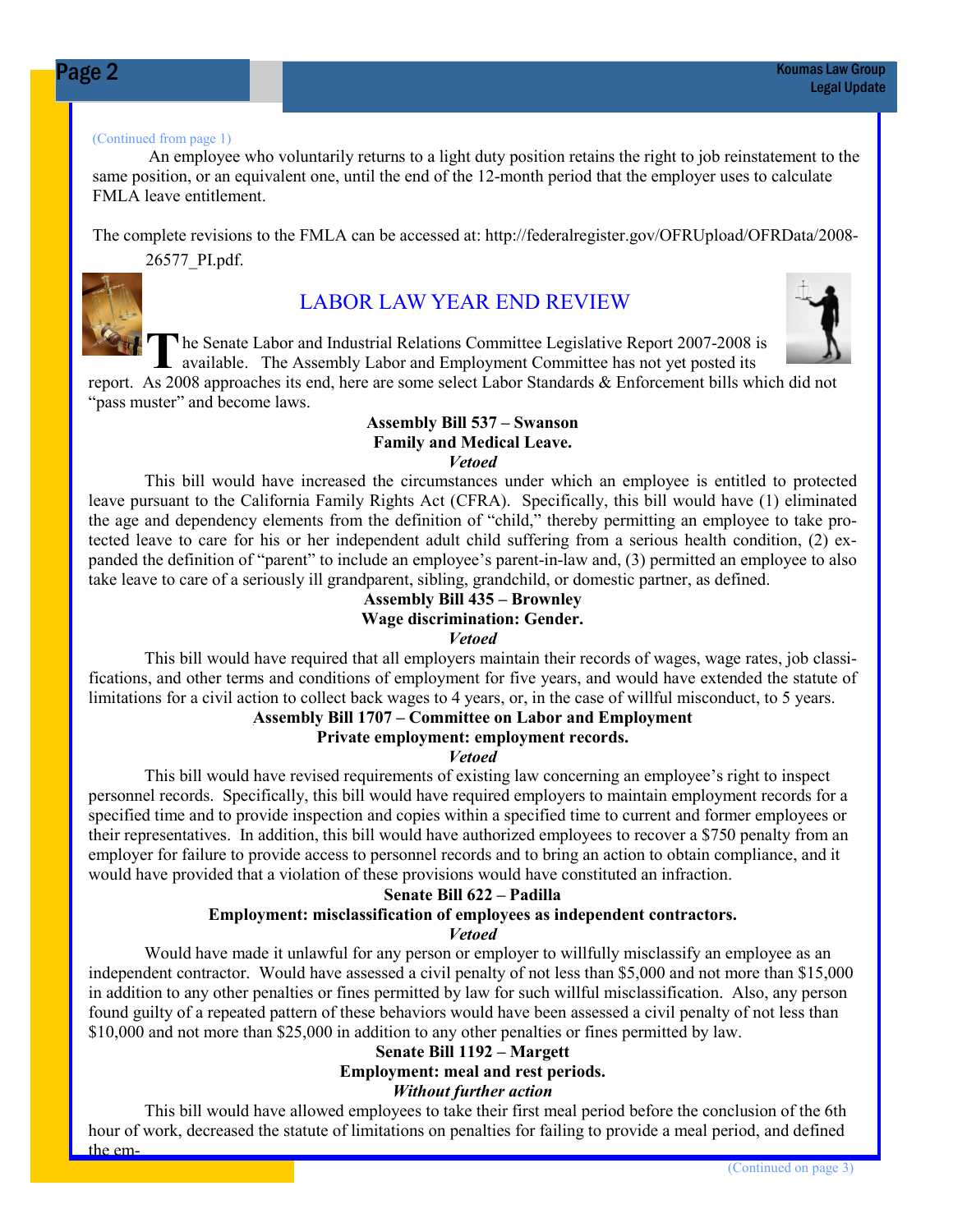(Continued from page 2)

ployer's responsibility to provide a meal period as making a meal period available without interference.

#### Assembly Bill 1989 – Swanson

#### Employment.

Without further action

This bill would have increased the notification requirements for a mass layoff, relocation, or termination, as defined, from 60 days to 90 days, decreased the qualifying number of employees for a mass layoff from 50 employees to 25 employees, added international relocation to the notification requirements, and required employers who give notice of a mass layoff, relocation, or termination provide sufficient meeting space for rapid response activity, as defined, and to allow providers of rapid response activity services to meet with the affected employees for not less than one hour.

#### Assembly Bill 2076 – Fuentes

#### Employment: hiring practices: electronic employment verification. Without further action

This bill would have prohibited the state, or a city, county, city and county, or special district from requiring any employer to use the electronic employment verification program of E-Verify, as defined. In addition, this bill would have made several findings and declarations pertaining to the deficiencies of electronic employment verification programs. The E-Verify Program of the United States Department of Homeland Security, in partnership with the United States Social Security Administration, enables participating employers to use the program, on a voluntary basis, to verify that the employees they hire are authorized to work in the United States.

#### Assembly Bill 2134 – Swanson Employment discrimination: family and medical leave. Without further action

This bill would have conformed the California Family Rights Act (CFRA) to the leave requirements for service member families in the federal Family Medical Leave Act (FMLA), and would have expanded the coverage of the requirements for service member families to include eligible siblings, grandparents and grandchildren.

#### Assembly Bill 2716 - Ma Employment: paid sick days. Without further action

This bill would have created the Healthy Families, Healthy Workplaces Act of 2008, which would have required employers to provide paid sick days to employees who work seven or more days in a calendar year. Specifically, this bill would have provided that paid sick days be accrued at a rate of no less than one hour for every 30 hours worked. The employee would have been entitled to use accrued sick days beginning on the 90<sup>th</sup> calendar day of employment for diagnosis, care, or treatment of health conditions of the employee or an employee's family member, or for leave related to domestic violence or sexual assault.

#### Assembly Bill 2879 – Leno Employee wages and working hours: violators. Without further action

 Would have required the Labor and Workforce Development Agency, in consultation with the Franchise Tax Board (FTB) and the Economic and Employment Enforcement Coalition (EEEC), to develop and implement a set of standards that, if met by an employer, would trigger a recommendation for a tax audit or investigation of employers violating state laws regarding wages, hours and working conditions.

#### Senate Bill 1283 – Harman Employment: wages: discharged employee. Without further action

 This bill would have permitted an employer to pay a discharged employee up to six hours after the start of the accounting unit's next regular workday if the accounting unit was at the work site, or 24 hours after the start of the accounting unit's next regular workday if the employer's accounting unit is located off the work site.